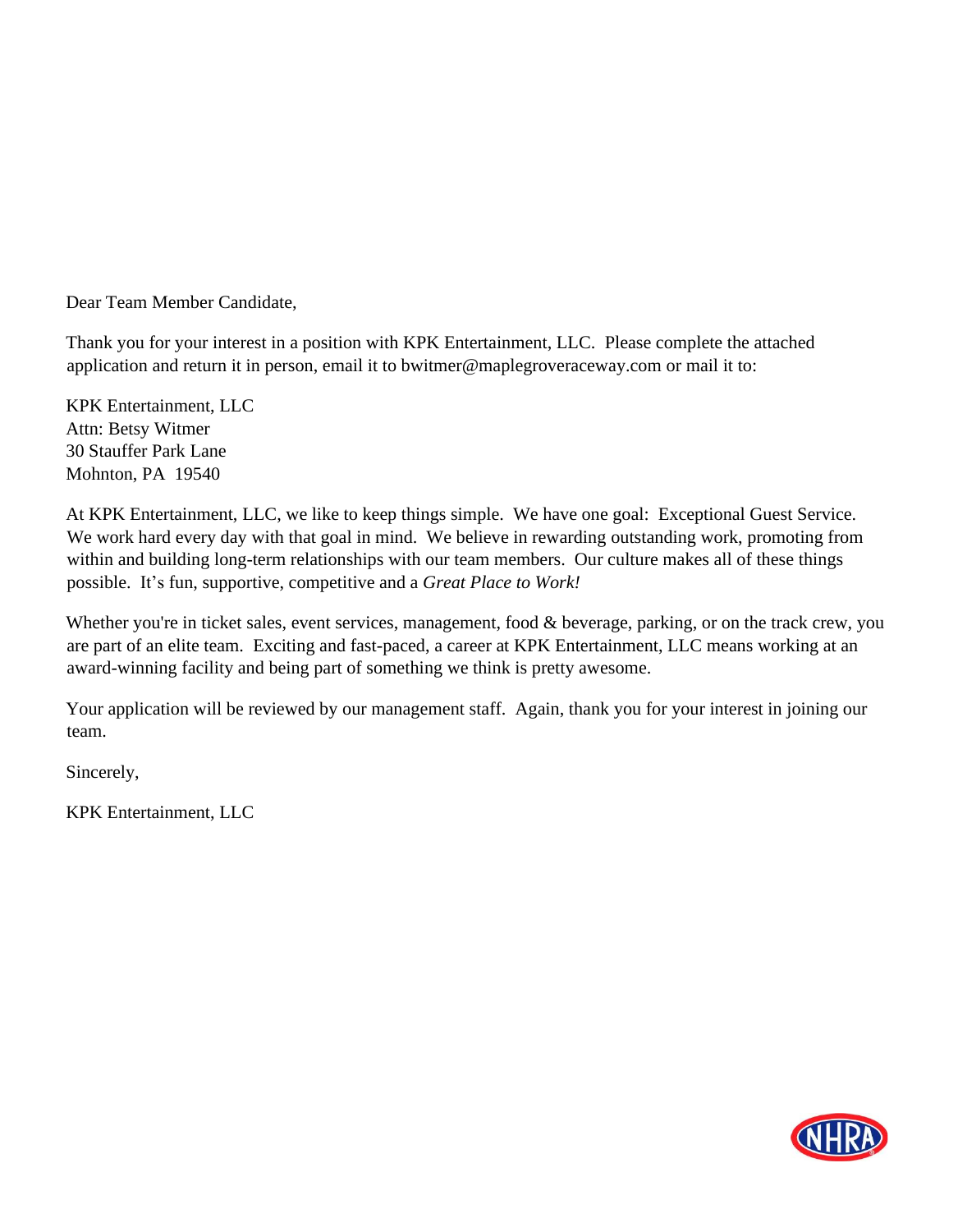

# **EMPLOYMENT APPLICATION**

KPK Entertainment, LLC is an Equal Opportunity Employer. We do not discriminate on the basis of race, color, religion, creed, sex, age, marital status, national origin, disability, sexual orientation, military service, or any other protected status under applicable Federal, State, and Local laws.

#### **Please fill out all of the sections below. An incomplete application will not be considered.**

| Date of Application     | Which position(s) are you applying for: (part-time)                                                                                                     |  |  |  |
|-------------------------|---------------------------------------------------------------------------------------------------------------------------------------------------------|--|--|--|
|                         | $\Box$ Food & Beverage $\Box$ Parking<br>$\Box$ Track Crew $\Box$ Merchandise<br>$\Box$ Event Services $\Box$ Ticket Sales<br>$\Box$ Hospitality        |  |  |  |
| Date Available if Hired | $\Box$ Newspaper Ad $\Box$ Store Poster $\Box$ Facebook $\Box$ Road Sign<br>How did you hear about us?<br>$\Box$ Other<br>If other, what form of media? |  |  |  |

### **PERSONAL INFORMATION**

| Name                                                                                                                                                                                                                                                                                             |              | Address      |                               |  |  |  |  |
|--------------------------------------------------------------------------------------------------------------------------------------------------------------------------------------------------------------------------------------------------------------------------------------------------|--------------|--------------|-------------------------------|--|--|--|--|
| City                                                                                                                                                                                                                                                                                             | <b>State</b> | Zip          | Phone Number (s)              |  |  |  |  |
| <b>Email Address</b>                                                                                                                                                                                                                                                                             |              |              |                               |  |  |  |  |
| <b>Emergency Contact</b><br>Name                                                                                                                                                                                                                                                                 |              | Relationship | <b>Phone Number</b>           |  |  |  |  |
| Have you ever applied for a position with KPK Entertainment, LLC?<br>$\Box$ Yes $\Box$ No<br>If yes, please specify job position(s) applied for and date(s) of application                                                                                                                       |              |              |                               |  |  |  |  |
| $\square$ No<br>Have you ever been employed by KPK Entertainment, LLC.?<br>$\square$ Yes<br>If yes, please specify job position( $s$ ) and the dates of employment                                                                                                                               |              |              |                               |  |  |  |  |
| Do you have any friends, relatives, or acquaintances working for KPK Entertainment, LLC?<br>If yes, state name and relationship                                                                                                                                                                  |              |              | $\square$ No<br>$\square$ Yes |  |  |  |  |
| $\Box$ Yes $\Box$ No If you are under the age of 18, any employment is subject to verification that you are of<br>Are you 18 years of age or older?<br>minimum legal age and you may need to supply KPK Entertainment, LLC with a work permit and/or limit your hours to those permitted by law. |              |              |                               |  |  |  |  |
| If hired, are you able to provide proof of authorization to work in the United States? $\square$ Yes $\square$ No                                                                                                                                                                                |              |              |                               |  |  |  |  |
| Do you have a valid driver's license?<br>$\Box$ Yes $\Box$ No                                                                                                                                                                                                                                    |              |              |                               |  |  |  |  |
| Do you have reliable transportation to and from work?<br>$\square$ Yes<br>$\square$ No                                                                                                                                                                                                           |              |              |                               |  |  |  |  |
| Have you ever been convicted of a criminal offense (felony or misdemeanor)? $\square$ Yes $\square$ No<br>If yes, please state the nature of the crime(s), when and where convicted and disposition of the case.                                                                                 |              |              |                               |  |  |  |  |
| Will you consent to a mandatory controlled substance test?<br>$\Box$ Yes $\Box$ No                                                                                                                                                                                                               |              |              |                               |  |  |  |  |
| Do you have any condition which would require job accommodations? $\square$ Yes<br>$\square$ No<br>If yes, please describe accommodations required.                                                                                                                                              |              |              |                               |  |  |  |  |
| $\cdot$ $\cdot$ $\cdot$<br>$\mathbf{17} \cap \mathbf{B} \mathbf{D}$                                                                                                                                                                                                                              |              | 1.111        |                               |  |  |  |  |

*NOTE: It is possible that a hire may be tested on skill/agility and may be subject to a medical examination conducted by a medical professional.*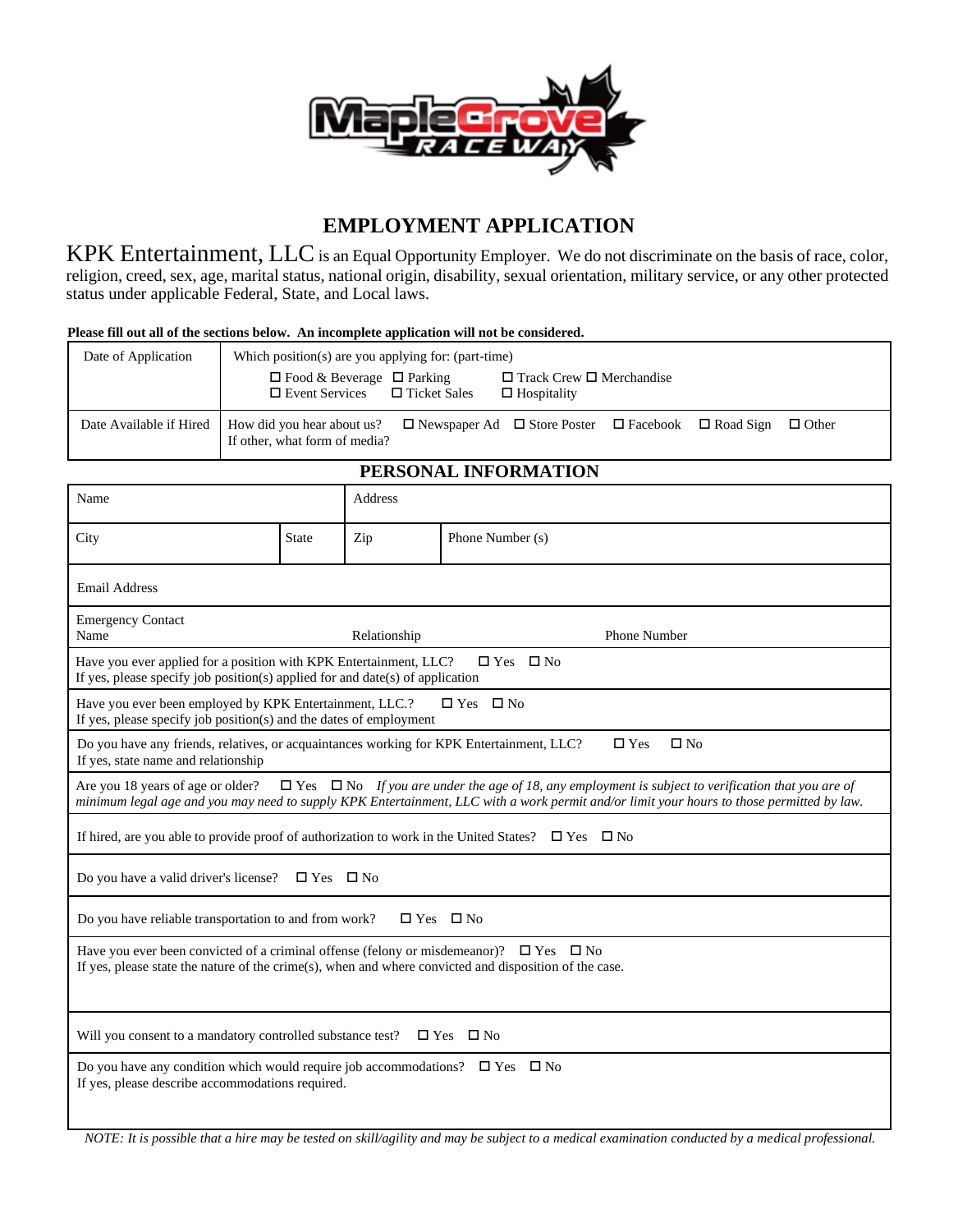## **EMPLOYMENT HISTORY**

|                      | List current or most recent employment first.                                     |                        |                     |                     |  |  |
|----------------------|-----------------------------------------------------------------------------------|------------------------|---------------------|---------------------|--|--|
| <b>Employer 1</b>    | <b>Employer Name</b>                                                              | Position Held          | Dates of Employment |                     |  |  |
|                      |                                                                                   |                        | From                | To                  |  |  |
|                      | <b>Employer Address</b>                                                           | City                   | <b>State</b>        | Zip                 |  |  |
|                      | <b>Employer Phone</b>                                                             | <b>Supervisor Name</b> |                     |                     |  |  |
|                      | Work Performed                                                                    | Reason for Leaving     |                     |                     |  |  |
|                      | May we contact? $\Box$ Yes $\Box$ No                                              |                        |                     |                     |  |  |
|                      | <b>Employer Name</b>                                                              | Position Held          | Dates of Employment |                     |  |  |
| $\mathbf{\Omega}$    |                                                                                   |                        | From                | To                  |  |  |
| Employer             | <b>Employer Address</b>                                                           | City                   | <b>State</b>        | Zip                 |  |  |
|                      | <b>Employer Phone</b>                                                             | <b>Supervisor Name</b> |                     |                     |  |  |
|                      | Work Performed                                                                    | Reason for Leaving     |                     |                     |  |  |
|                      | May we contact? $\square$ Yes $\square$ No                                        |                        |                     |                     |  |  |
|                      | <b>Employer Name</b>                                                              | Position Held          |                     | Dates of Employment |  |  |
| $\mathbf{\tilde{5}}$ |                                                                                   |                        | From                | To                  |  |  |
| Employer             | <b>Employer Address</b>                                                           | City                   | <b>State</b>        | Zip                 |  |  |
|                      | <b>Employer Phone</b>                                                             | <b>Supervisor Name</b> |                     |                     |  |  |
|                      | Work Performed                                                                    | Reason for Leaving     |                     |                     |  |  |
|                      | May we contact?<br>$\Box$ Yes $\Box$ No                                           |                        |                     |                     |  |  |
|                      | Are you bound by any agreement with any current employer?<br>$\Box$ Yes $\Box$ No |                        |                     |                     |  |  |
|                      | If yes, please explain.                                                           |                        |                     |                     |  |  |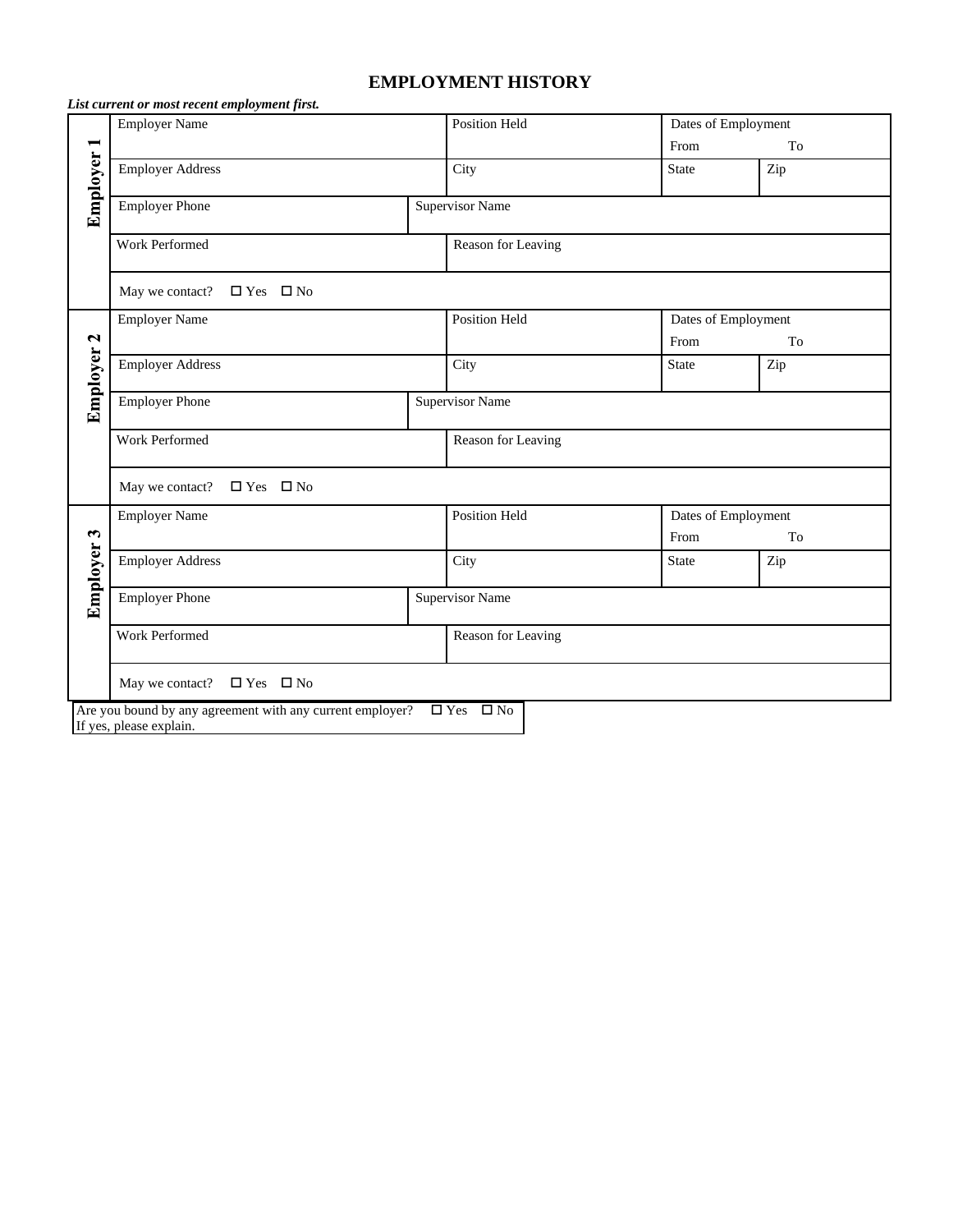### **REFERENCES**

| List 3 professional references, preferably former Supervisors |  |  |
|---------------------------------------------------------------|--|--|
|---------------------------------------------------------------|--|--|

| $\blacksquare$<br>Ref.       | Name | Address      |     |       |
|------------------------------|------|--------------|-----|-------|
|                              | City | <b>State</b> | Zip | Phone |
| $\mathbf{\Omega}$<br>Ref.    | Name | Address      |     |       |
|                              | City | <b>State</b> | Zip | Phone |
| $\mathbf{\tilde{5}}$<br>Ref. | Name | Address      |     |       |
|                              | City | <b>State</b> | Zip | Phone |

## **EDUCATION**

| College                                                                                                     | Name           |               | Address      |       |       |  |
|-------------------------------------------------------------------------------------------------------------|----------------|---------------|--------------|-------|-------|--|
|                                                                                                             | City           |               | <b>State</b> | Zip   | Phone |  |
|                                                                                                             | Year Graduated | Degree Earned |              |       |       |  |
|                                                                                                             | Name           |               | Address      |       |       |  |
| <b>High School</b>                                                                                          | City           | State         | Zip          | Phone |       |  |
|                                                                                                             | Year Graduated | Degree Earned |              |       |       |  |
|                                                                                                             |                | Name          | Address      |       |       |  |
| Vocational<br>School                                                                                        | City           | <b>State</b>  | Zip          | Phone |       |  |
|                                                                                                             | Year Graduated | Degree Earned |              |       |       |  |
| Please list any current professional licenses or certifications that you hold                               |                |               |              |       |       |  |
| Please list any academic honors, scholarships, awards, special achievements                                 |                |               |              |       |       |  |
| Please list any additional experience or skills that you feel qualify you for the position you are applying |                |               |              |       |       |  |

# **MILITARY**

| Have you ever served in the United States Armed Forces? $\square$ Yes $\square$ No<br>If yes, what branch?<br><b>Specialized Training</b> |                                               |  |  |  |
|-------------------------------------------------------------------------------------------------------------------------------------------|-----------------------------------------------|--|--|--|
| Rank when discharged?                                                                                                                     | How many years did you serve in the military? |  |  |  |
| List special military skills/abilities you acquired that would be an asset to this position                                               |                                               |  |  |  |